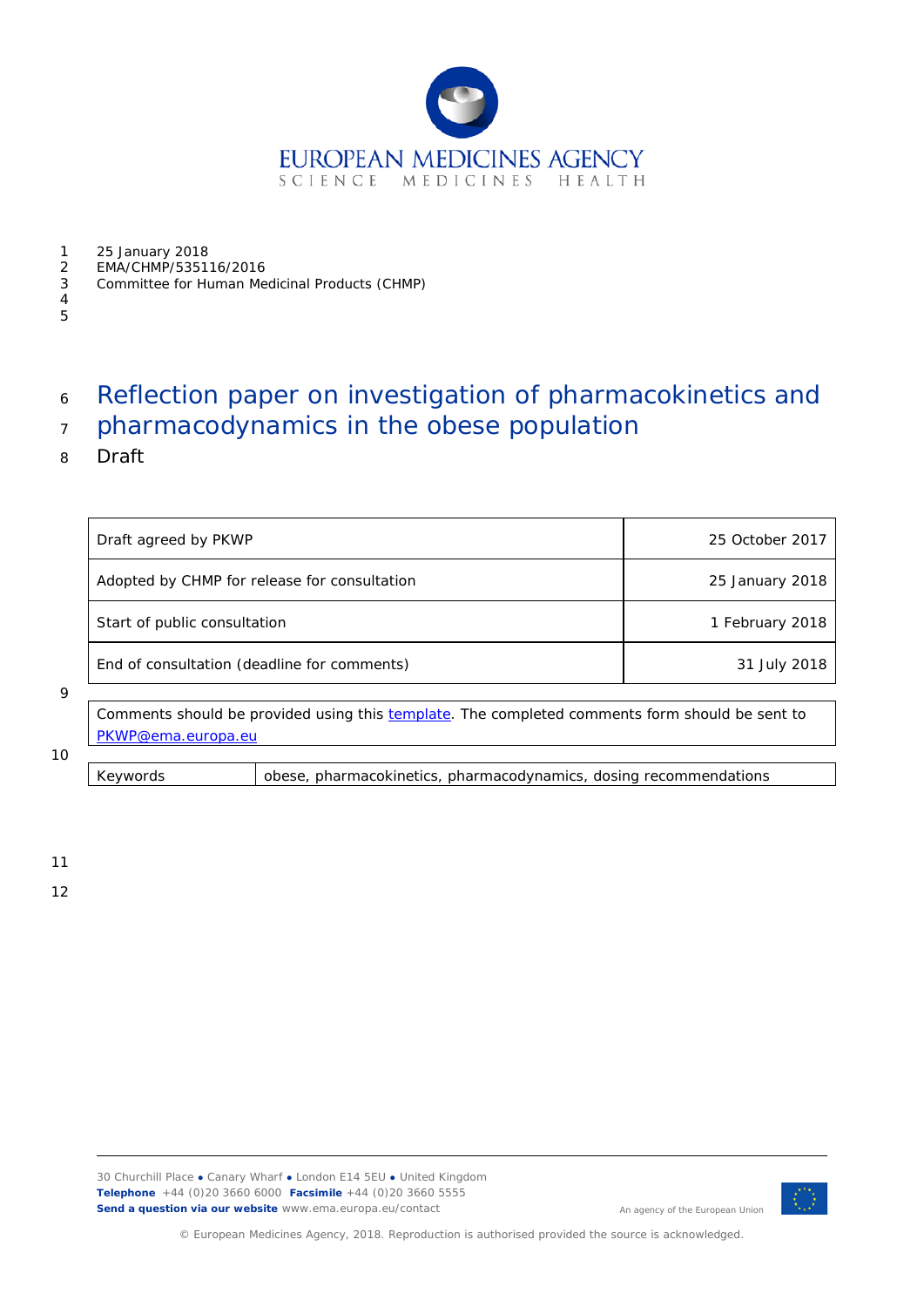13 Reflection paper on investigations of pharmacokinetics and pharmacodynamics in the obese population 

# **Table of contents**

| 17       |                                                                      |  |
|----------|----------------------------------------------------------------------|--|
| 18<br>19 | 2. Scientific background: effects of obesity on pharmacokinetics and |  |
| 20       |                                                                      |  |
| 21       |                                                                      |  |
| 22       |                                                                      |  |
| 23       |                                                                      |  |
| 24       |                                                                      |  |
| 25       |                                                                      |  |
| 26       |                                                                      |  |
| 27       |                                                                      |  |
| 28       |                                                                      |  |
| 29       |                                                                      |  |
| 30       |                                                                      |  |
| 31       |                                                                      |  |
| 32       |                                                                      |  |
| 33       |                                                                      |  |
| 34       |                                                                      |  |
| 35       |                                                                      |  |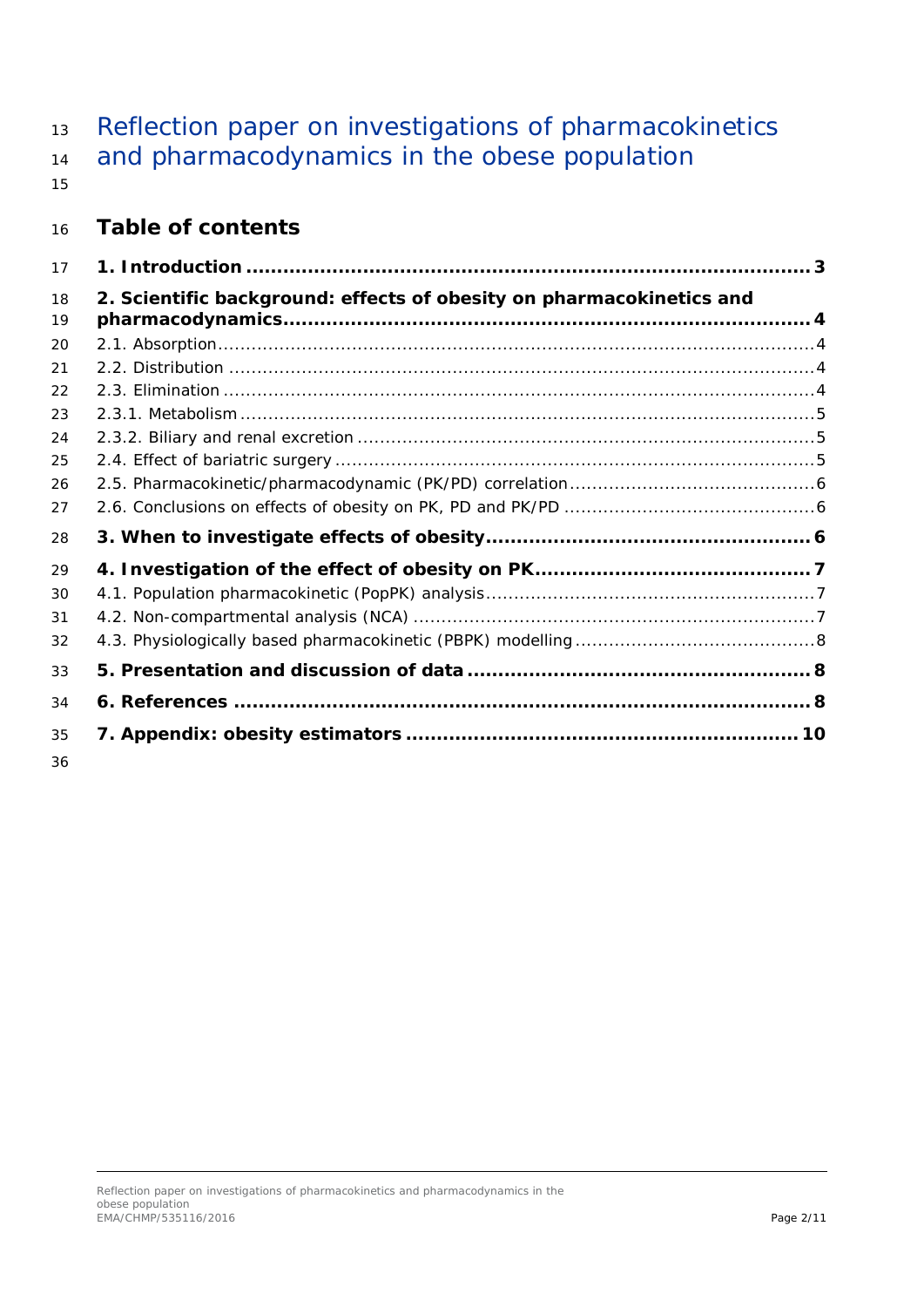### <span id="page-2-0"></span>**1. Introduction**

Obesity affects a large sub-set of the general population covering all ages and will continue to increase

based on observed trends. The alteration of body composition and physiology as well as steatosis and

a chronic state of inflammation (1) can potentially lead to important changes in the disposition of a

given drug in obese as compared to non-obese subjects. Thus, the need for adequate pharmacokinetic

- (PK) characterisation in obese subjects should be considered in drug development to ensure their
- effective and safe use in this subgroup and to inform on possible dose adjustments required in these
- patients. Note, the term 'non-obese' includes both normal/lean subjects and underweight subjects.
- The World Health Organisation (WHO) defines overweight and obesity as abnormal or excessive fat
- accumulation that presents a risk to health. Body Mass Index (BMI = body weight (kg)/height (m)²) is
- still the most widely used metric for overweight and obesity gradation in adults and is independent of
- 48 gender. According to the WHO, BMI between 25 and 29.9 kg/ $m^2$  represents overweight, while obesity
- 49 is defined as BMI ≥ 30 kg/m<sup>2</sup>. The WHO further defines different classes of obesity as class I
- 50 (moderately obese) with BMI 30-34.9 kg/m<sup>2</sup>, class II (severely obese) with BMI 35-39.9 kg/m<sup>2</sup> and
- 51 class III (very severely obese) with BMI  $\geq$  40 kg/m<sup>2</sup>. In addition to BMI, other body size descriptors
- can also be used to grade patients/subjects with regard to obesity (see appendix).

While generally the impact of body weight, BMI and Body Surface Area (BSA) on PK is investigated,

- more specific PK investigations targeting obese subjects are usually left unaddressed. This is
- considered a shortcoming that is potentially compounded by obese patients often being poorly
- represented not just in early but also later phase studies. Furthermore, effects may only be possible to
- estimate in a limited obesity range. An exception is studies investigating therapies for populations with
- a particularly high frequency of overweight and obese patients e.g. weight loss, type-2 diabetes, where
- obesity is more common in the clinical studies.
- Obese subjects have larger absolute fat tissue mass but also more lean body mass (LBM) than non-
- obese of the same age, gender and height (2). However, in obesity the ratio of fat mass to total body
- weight is increased, therefore differentiation based on weight only might not be helpful and a dose by
- weight adjustment may be insufficient.
- There is currently no specific Committee for Medicinal Products for Human Use (CHMP) guidance on
- how and when to investigate PK and/or pharmacokinetic/pharmacodynamic (PK/PD) relationships in
- obese subjects. However, a number of CHMP guidelines are relevant in the context of defining
- approaches and strategies that can be used for such investigations (3, 4, 5).
- The specific aims of this reflection paper are to:
- describe how the effects of obesity can be investigated during clinical drug development;
- 70 provide recommendations on when investigations of the effect of obesity on the PK of a drug 71 should be considered;
- provide information on specific important considerations for these investigations and
- discuss how to reflect PK findings in weight/size based dosing recommendations.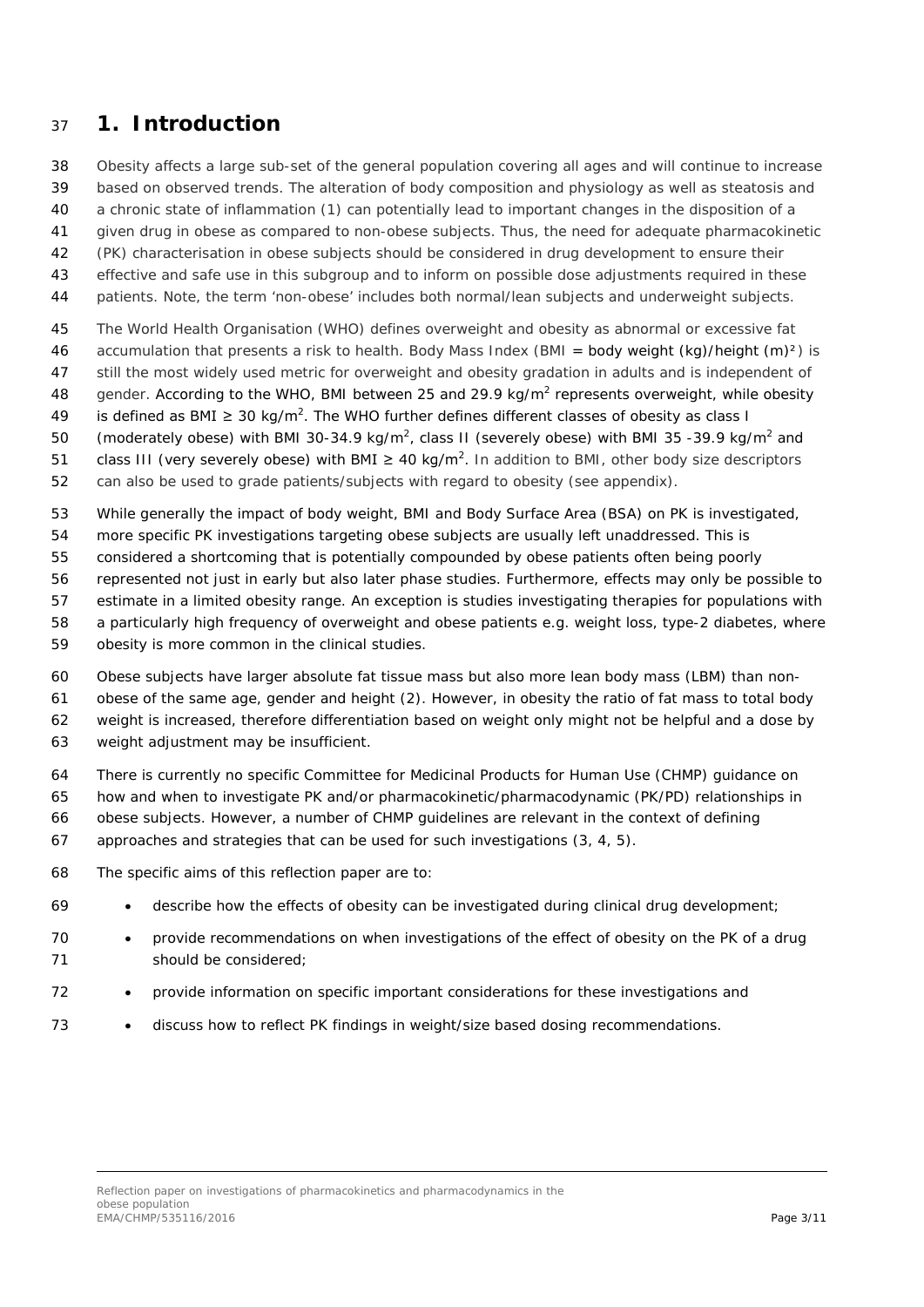# <span id="page-3-0"></span> **2. Scientific background: effects of obesity on pharmacokinetics and pharmacodynamics**

### <span id="page-3-1"></span>*2.1. Absorption*

 It is possible that the bioavailability of drugs from the site of administration may be altered in obese patients. Reduced rate of absorption is reported for the subcutaneous and transdermal routes. This is plausibly linked to locally reduced blood flow. Increases in perfusion of the gut and accelerated gastric 80 emptying with subsequent enhancement of drug bioavailability have been reported for the oral route (6).

### <span id="page-3-2"></span>*2.2. Distribution*

 The distribution of drugs is driven by body composition, regional blood flow and binding to tissue and plasma proteins.

85 Obese subjects have a larger absolute lean body weight as well as fat mass. While the lean mass

- accounts for 20-40% of the excess of weight, fat mass is significantly enhanced in obese subjects and 87 the lean mass per kg body weight is reduced  $(7, 8)$ .
- The physicochemical properties of a drug (lipophilicity, polarity, molecular size and degree of
- ionization) influence its distribution into the body. A higher distribution volume in obese subjects is
- reported for lipophilic drugs such as steroids, benzodiazepines and tricyclic anti-depressants, which can
- 91 lead to prolonged half-life. Conversely, polar molecules appear to have no marked differences in
- distribution between obese and non-obese subjects.
- 93 Under normal body-weight conditions, the blood flow in fat tissue is poor and accounts for only 5% of
- 94 the cardiac output compared to 73% in the viscera and 22% in lean tissue. In BMI class III obese
- 95 subjects, the blood flow per gram of fat is significantly lower than that observed in class I obese or
- lean subjects (2). This can alter the distribution to and from a target in fatty tissue (9), but also from
- the fat compartment in case of e.g. sub-cutaneous administration.
- 98 An increased amount of alpha-1-acid-glycoprotein (AAG), linked to a chronic inflammatory state, is
- reported in obese individuals. Therefore alteration of protein binding is possible, indicating a particular need to determine unbound exposure for basic drugs particularly with concentration-dependent protein
- 101 binding exhibiting high affinity to AAG.

### <span id="page-3-3"></span>*2.3. Elimination*

- There are many physio-pathological changes that may impact the elimination of drugs in obese subjects:
- 105 increased cardiac output and hepatic blood flow;
- 106 fatty infiltrates occurring in the liver (extent is proportional to the degree of obesity);
- 107 low grade inflammation affecting the liver function;
- 108 glomerular hyperfiltration (glomerular filtration rate (GFR) is approximately 60 % higher in obese subjects (10)).
- The consequences of these changes on the elimination (metabolism and excretion) of drugs are
- reviewed below.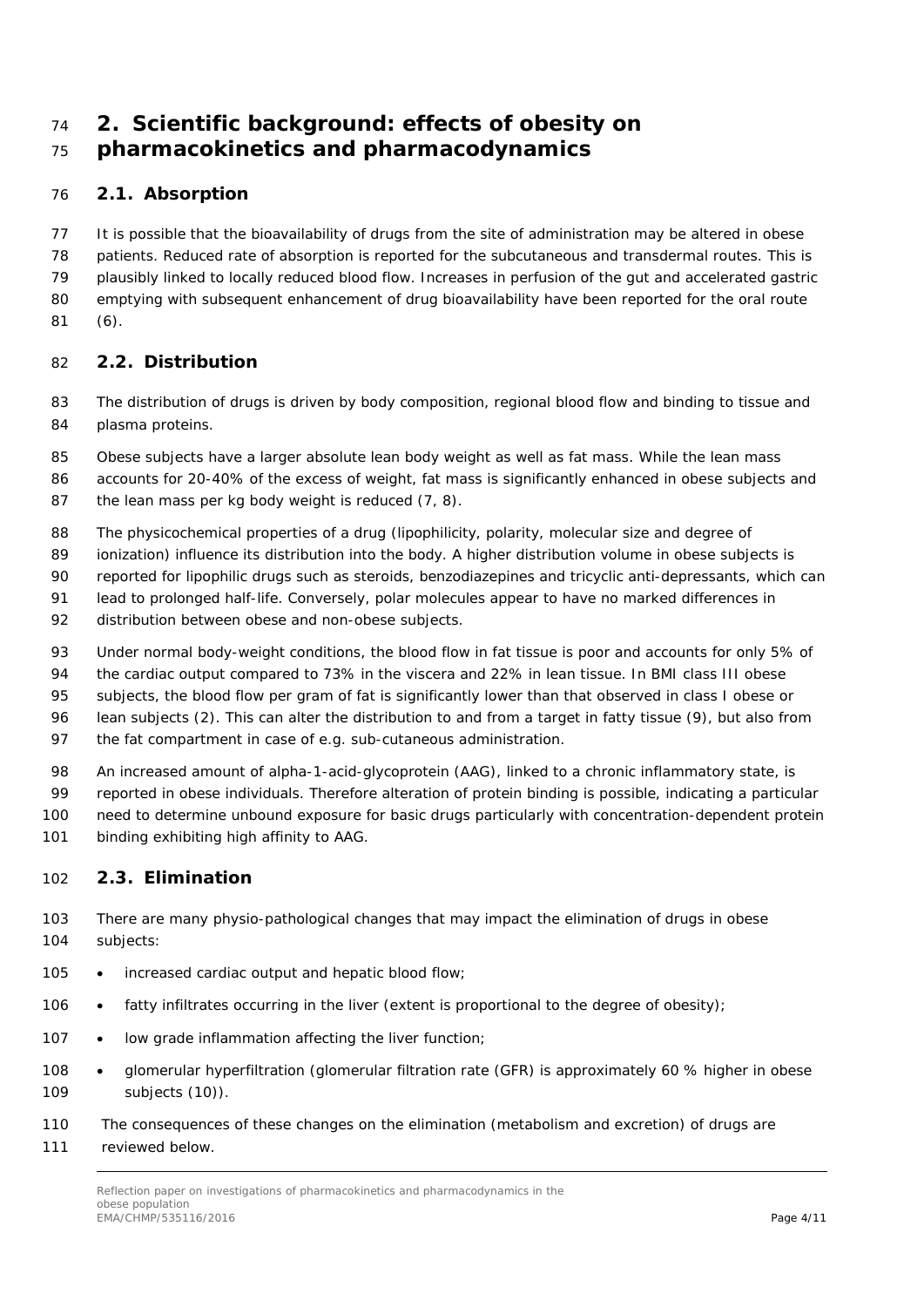#### <span id="page-4-0"></span>**2.3.1. Metabolism**

- The effect of obesity on drug metabolism is dependent on:
- 114 which major enzymes are involved in a drug's elimination;
- 115 whether the hepatic extraction ratio is high or low:
- 116 the route of administration.

For drugs of high and moderate hepatic extraction, an increase in hepatic blood flow gives rise to

- increased first-pass extraction in the liver as well as increased hepatic clearance. No change is
- expected for drugs with low hepatic extraction.
- Histologically proven liver abnormalities of fatty infiltrations are present in 90% of obese subjects. It is estimated that up to 20% of the obese population and up to 50% of morbidly obese patients have
- NASH (non-alcoholic steato-hepatitis), where steatosis is combined with inflammation and fibrosis (9) and its incidence correlates with increasing BMI.
- In general, inflammation is known to cause decreased activity of metabolic enzymes resulting from the production of cytokines and the modulation of the transcription factors that control the expression of specific CYP forms (11).
- The effect of obesity may vary between enzymes. For example, CYP3A4 is very commonly involved in
- the metabolism of drugs. Weight normalised and absolute CYP3A mediated clearance has been
- observed to be significantly lower in obese patients (12). Effects on other CYP enzymes have also been
- observed, but data are sparse. Available data regarding the impact of obesity on non-CYP enzymes are also limited.
- Obesity could also influence metabolism through effects on hepatic uptake and efflux transporters (see below).

#### <span id="page-4-1"></span>**2.3.2. Biliary and renal excretion**

- BMI class III obesity is associated with a state of glomerular hyperfiltration, irrespective of the
- presence of hypertension, due to an increase of renal blood flow (10). The influence of obesity on renal
- transporters involved in reabsorption and tubular secretion and on the hepatic uptake and efflux
- 138 transporters is presently not well known.
- Obesity may also affect biliary and renal secretion though effects on renal and hepatic uptake and
- efflux transporters. Based on presently available data, it has been suggested that uptake transporters are downregulated while efflux transporters may be upregulated (13). More investigations are needed in these areas.

### <span id="page-4-2"></span>*2.4. Effect of bariatric surgery*

- Bariatric surgery, with gastric bypass as the most commonly used procedure, is used to manage
- obesity by altering the anatomy of the gastrointestinal tract. Significant changes in the absorption and
- metabolism of drugs have been observed after bariatric surgery (14, 15). The properties of the drug,
- the type of surgical procedure and the time after surgery may impact on whether an increase or
- decrease in exposure will manifest itself. Where relevant, the potential alterations of absorption linked
- to gastric intervention should be investigated.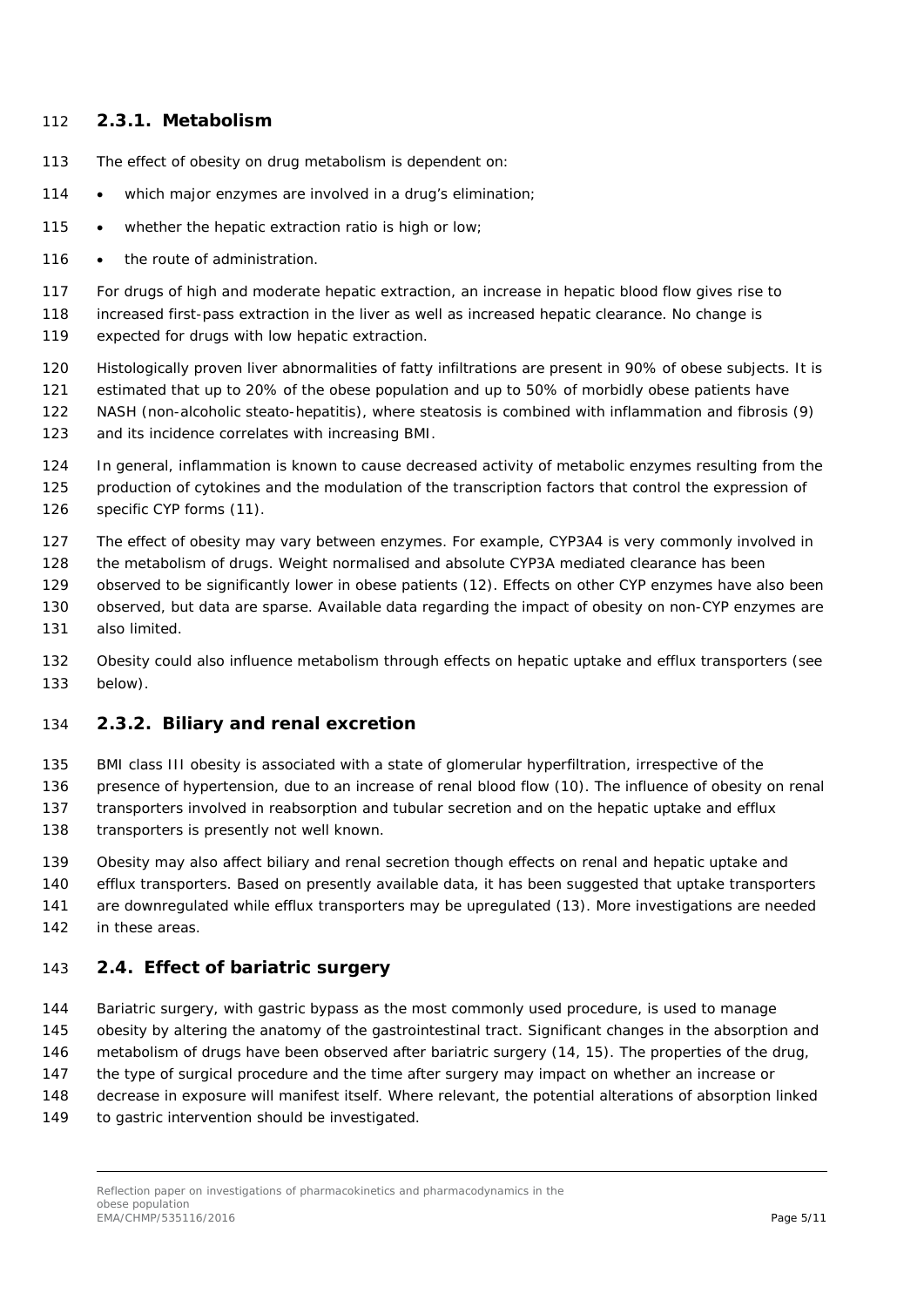### <span id="page-5-0"></span>*2.5. Pharmacokinetic/pharmacodynamic (PK/PD) correlation*

Besides the PK differences between normal weight and obese patients reported above, PD changes

may also occur in obese patients. A decreased sensitivity for effects on certain receptors, especially

acetylcholine, and increased psychomotor response to benzodiazepines has been reported (16). The

cytokine tumour necrosis factor alpha (TNFα) is reported to be produced in excessive amounts, which

 further perpetuates insulin resistance (17). In addition adipose tissue has greater intrinsic insulin cleaving activity. However, currently available data regarding the impact of obesity on PK/PD is limited.

### <span id="page-5-1"></span>*2.6. Conclusions on effects of obesity on PK, PD and PK/PD*

The knowledge on the effects of obesity on PK and PD processes is limited, but emerging. The

applicant is recommended to investigate the scientific literature for information on effects of obesity on

PK processes and on potential differences in PK/PD in obese subjects, to enable consideration of such

161 data when deciding on the need for investigations in obese patients.

### <span id="page-5-2"></span>**3. When to investigate effects of obesity**

The need for adequate PK characterisation in obese subjects should be considered in drug development

to ensure their effective and safe use in this subgroup. Since the PK/PD relationship may be different in

165 obese subjects comparatively to normal weight subjects, it is encouraged that through the whole

 development program the population in the trials should be representative for the population to be treated including in terms of aspects such as obesity.

 Some examples of where evaluation of PK in obese patients, and thus inclusion of a sufficient number of obese patients of different BMI classes in the clinical studies, is particularly recommended are:

- 1. obese patients are a reasonably large part of the target patient population;
- 2. there are reasons to believe based on the scientific literature that obesity may lead to a marked effect on drug elimination and/or distribution or on the PK/PD relationship;
- 3. body weight has a large effect on PK based on population pharmacokinetic (Pop-PK) analysis;
- 4. body weight based dosing is applied;
- 5. the drug has a relatively narrow therapeutic range.
- If obese patients are a reasonably large proportion of the patient population and there is reason to

 expect an effect on PK, the need for early investigations of the effect of obesity on PK should be considered to aid dose-finding in this population.

If obese subjects are a significant proportion of the population and dosing is body weight based, the

 suitability of the dose recommendation in obese patients (preferably for different BMI classes of obesity) needs to be addressed and whether the descriptor used for dosing is optimal in all patients

regardless of obesity. If there is a risk of increased exposure in the obese, a cap on the maximal dose

could be applied to "normalise" drug exposure, if it can be assumed that the target concentration

range is similar in obese and non-obese individuals.

To provide appropriate dosing recommendations for studies in late phase clinical development,

additional dedicated PK studies in (morbidly) obese subjects may be needed if insufficient PK data are

available from the earliest clinical studies.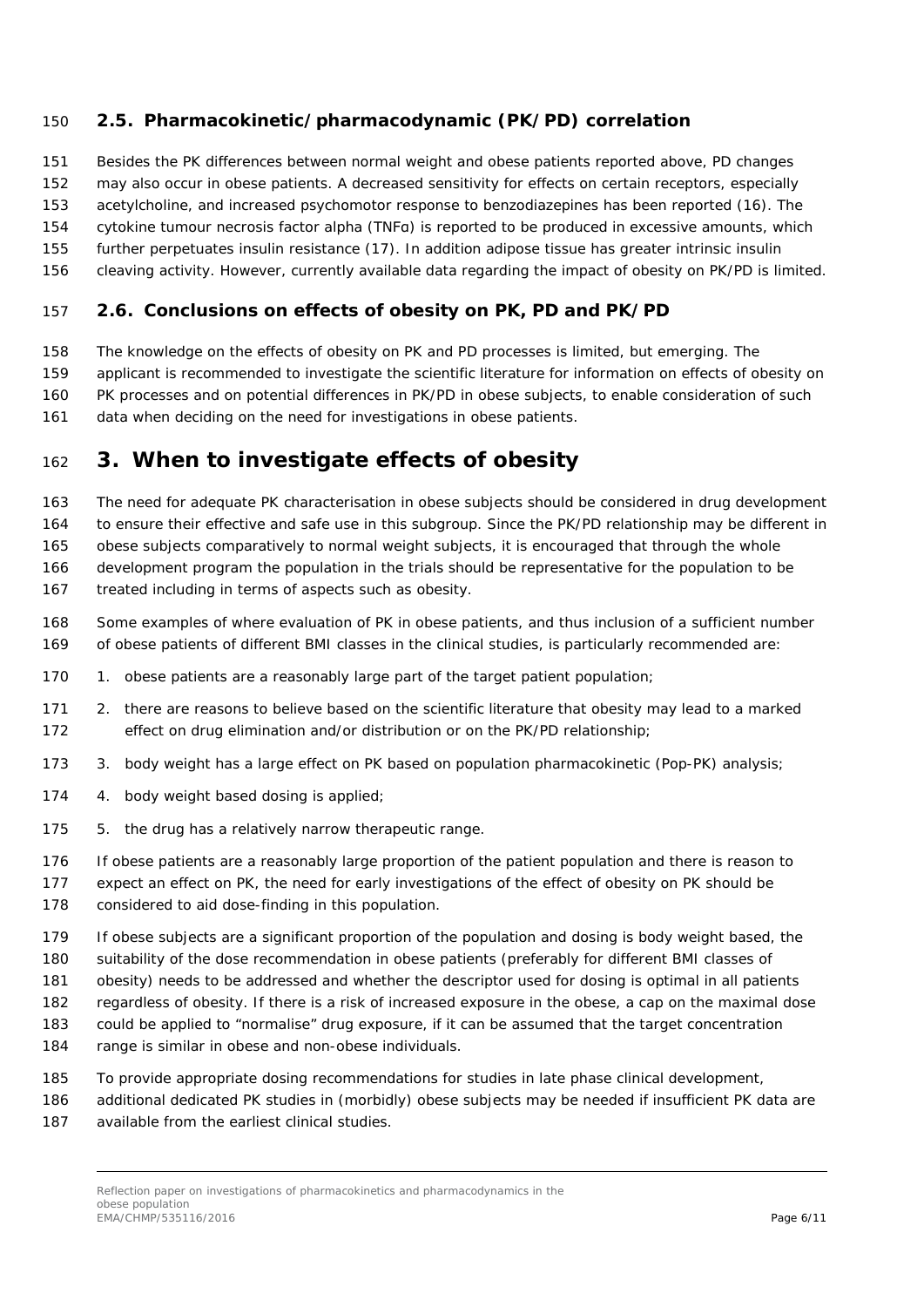If the drug has a narrow therapeutic window and assuming that the target concentration range is similar in obese and non-obese individuals, pharmacokinetics should be investigated in obese patients for different BMI classes of obesity to guide on the dosing strategy i.e. use of loading dose, dosing using total body weight / lean body weight, dose capping, etc.

# <span id="page-6-0"></span>**4. Investigation of the effect of obesity on PK**

### <span id="page-6-1"></span>*4.1. Population pharmacokinetic (PopPK) analysis*

 In applications for new marketing authorisations (MA) and/or new indications (including paediatrics) for an existing MA, the effect of intrinsic factors, including body weight, on the PK of the substance is usually investigated by PopPK analysis. This uses non-linear mixed effects models, on rich and sparse plasma drug concentration data from clinical studies. A pre-requisite for a successful analysis is inclusion of a sufficient number of patients having the required targeted characteristics

- PopPK can therefore be an appropriate methodology to explore the effects of obesity, when a sufficient number of obese subjects have been included in the clinical studies. However, focus or emphasis on 201 obese patients is rarely made. Sufficient data should, if possible, be collected in all categories of obesity: pre-obese and BMI I, II, and III classes.
- Testing body weight as a covariate in PopPK development is a common, general approach. If an effect 204 of body weight is found, the analysis should attempt to separate the effect of obesity from the effect of body weight/size. Many approaches could potentially be used in order to obtain an understanding on the influence of obesity on PK. Covariates such as Total Body Weight (TBW), BMI, BSA, LBM or Ideal Body Weight (IBW) could all be tested as covariates in model development. The selected descriptors tested as covariates in the PopPK model should be clearly justified. The most relevant covariates should be included in models for further simulation of dosing scenario and posology adaptation if needed. The final choice of covariate is based on the criteria to define significance, the reduced residual variability and the clinical impact of the improved precision as well as the practicality of the covariate during clinical use. The body size metrics should be tested as both continuous and categorical variables (obesity estimators - see appendix), although it is important to consider that all body size covariates are highly correlated and a testing procedure must take this into account. If the parameters are likely to change within individuals during the studies, repeated measurements over time may be necessary and the model should account for changes over time. Note that fluid retention, comorbidities and bariatric surgery can be confounding factors.
- Presentation of the analysis should follow the recommendations outlined in the relevant CHMP guidance (4).

### <span id="page-6-2"></span>*4.2. Non-compartmental analysis (NCA)*

- Another possible but less common approach is to conduct a formal PK study with full sampling in
- parallel groups of healthy volunteers/patients classified as 'normal weight' and as 'obese' (matched
- with respect to other factors expected to influence the PK). This type of study could be performed early in drug development to support dosing in obese subjects in phase III clinical trials.
- 225 Optimally, such a study should be sufficiently powered to detect and quantify relevant PK differences
- between obesity classes. A PK study in obese subjects may have a "full-range design" or be a reduced
- or staged study. When using a NCA approach, at least the following parameters should be estimated
- 228 and compared:  $AUC_{\text{tr}}$ ,  $AUC_{\text{inf}}$ ,  $C_{\text{max}}$ , CL or CL/F, Vd or Vd/F, and  $T_{1/2}$ . Statistical analysis of the
- parameters versus size and obesity descriptors could be considered and correlations visualized.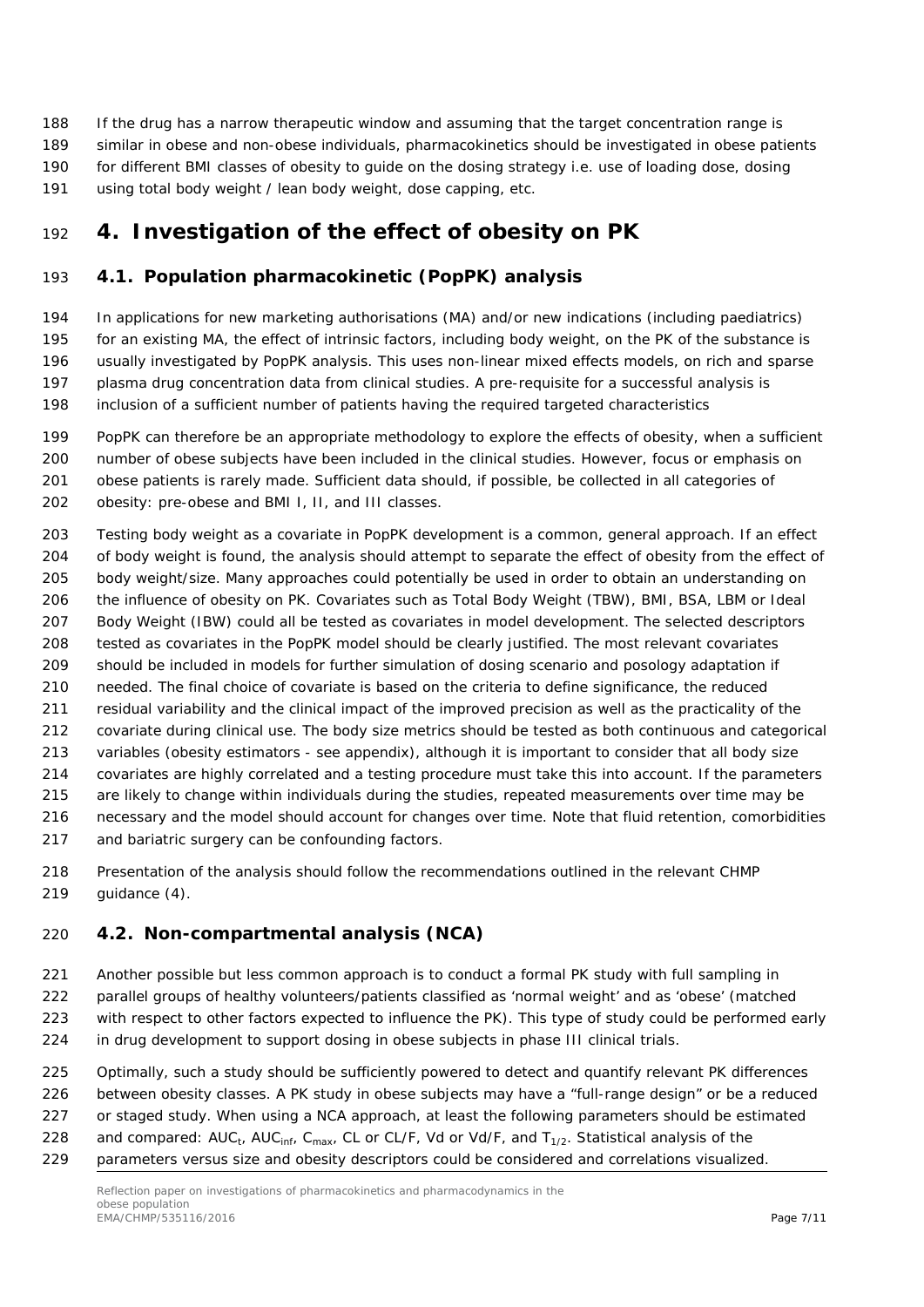### <span id="page-7-0"></span>*4.3. Physiologically based pharmacokinetic (PBPK) modelling*

231 PBPK models in obese populations are being developed in PBPK platforms. However, more scientific information on the physio-pathological changes needs to be gained before this approach can be qualified for use to reliably simulate exposure in obese subjects. The qualification requirements depend on the regulatory impact of the simulation but will require clinical data sets, demonstrating effects of obesity (18).

### <span id="page-7-1"></span>**5. Presentation and discussion of data**

 The aim is to develop treatment recommendations to ensure that obese patients will obtain a treatment that is considered to be as effective and safe as for the general target population. This should be based on information available on exposure effect relationships gained in the clinical studies or conventional documentation of exposure vs efficacy and safety in the reference group and obese population. Target criteria (the concentration for which satisfactory efficacy and safety has been shown) should specify what change in exposure would justify a posology adjustment based on the

main concern (adverse events or lack of efficacy) for the specific medicinal product.

 As background for the decision on adequate treatment recommendations, simulations of the predicted exposure during treatment should be provided and should include a graphical description of concentration over time and the predicted variability in the population. The choice of dosing strategy i.e. use of loading dose, TBW, lean body weight (LBW), IBW, dose capping, etc. should be carefully

 considered. If needed, different descriptors may be needed to optimise the loading and maintenance dose. The dose optimisation should include discussions of the risk of under- or over-dosing in each BMI

- grade of obese patients, as well as practical applicability and risk of dosing errors. Graphical and
- numerical presentations may aid this discussion. If dose titration is applied, the suitability of the titration for obese patients should be supported.

 It is recommended that the numbers of subjects studied in the clinical development programme categorised according to their BMI are presented in tabular format as follows:

| <b>BMI (WHO)</b>      | Pre-obesity     | Obesity class I | <b>Obesity class II</b> | <b>Obesity class III</b> |
|-----------------------|-----------------|-----------------|-------------------------|--------------------------|
| classification)       | $(25.0 - 29.9)$ | $(30.0 - 34.9)$ | $(35.0 - 39.9)$         | (Above 40)               |
| <b>Clinical Trial</b> |                 |                 |                         |                          |

 Identification of the sub-population for which the posology adjustments are to be recommended should be clearly described under section 4.2 (Posology) of the Summary of Product Characteristics (SmPC). Other types of treatment recommendations should be similarly supported and addressed in relevant SmPC sections. The recommendations should be as practically applicable as possible.

 A description of the PK data in obese patients should be presented in section 5.2 (pharmacokinetic properties) of the SmPC together with existing information on the effects of covariates on the PK of the drug.

### <span id="page-7-2"></span>**6. References**

### 1. Guh DP, Zhang W, Bansback N, Amarsi Z, Birmingham CL, Anis AH. The incidence of co-morbidities. BMC Public Health. 2009 Mar 25;9:88.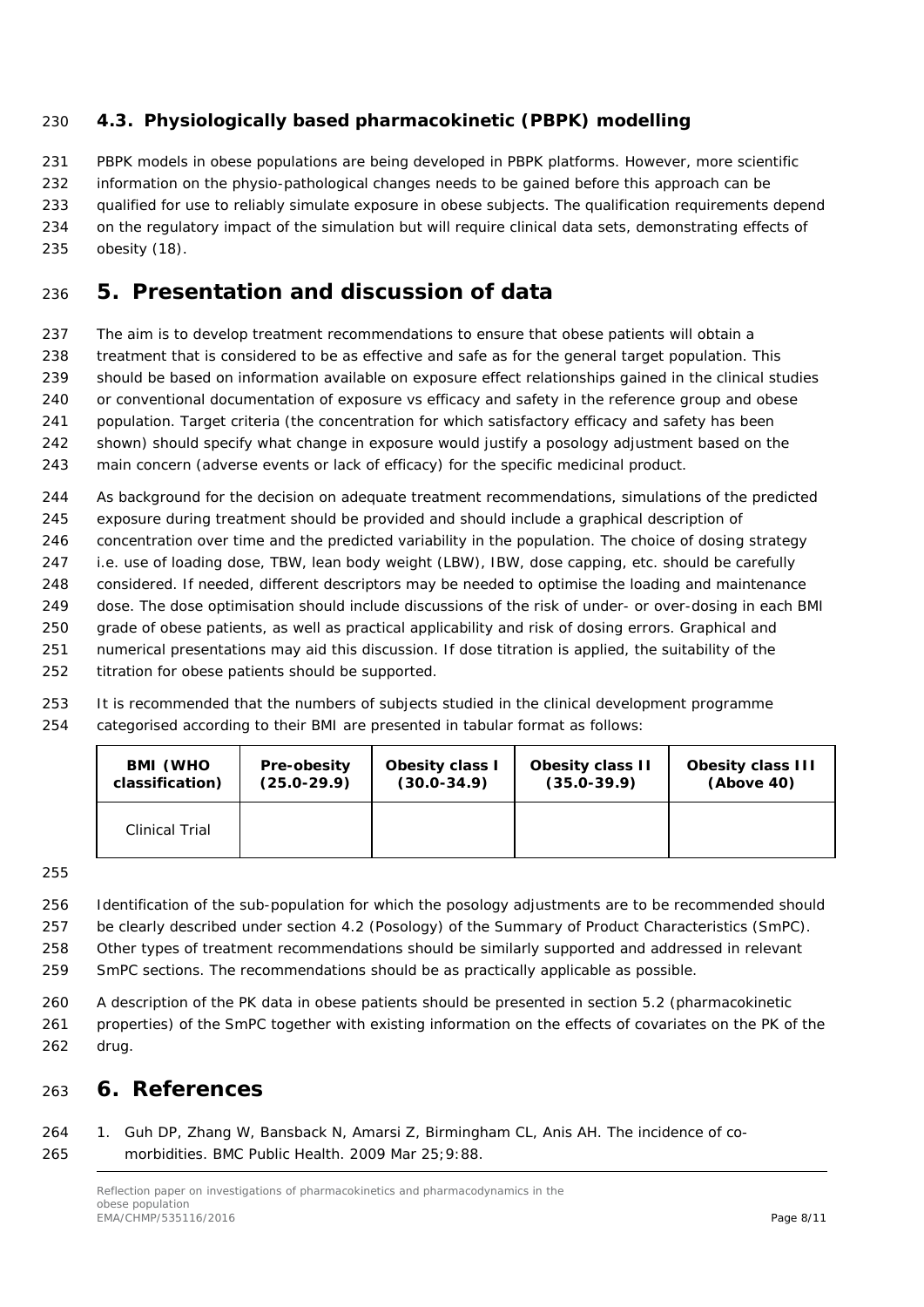- 2. Forbes GB, Welle SL. Lean body mass in obesity. Int J Obesity 1983; 7: 99-107.
- 3. Clinical evaluation of medicinal products used in weight contro.l EMA/CHMP/311805/2014.
- 4. Clinical evaluation of medicinal products used in weight control addendum on weight control in children. CHMP/EWP/517497/07.
- 5. Reporting the results of population pharmacokinetic analyses. CHMP/EWP/185990/06.
- 6. Cho SJ, Yoon IS, Kim DD. Obesity-related physiological changes and their pharmacokinetic consequences. J Pharm Investig. 2013;43(3):161-169.
- 273 7. Blouin RA, Warren GW. Pharmacokinetic considerations in obesity. J Pharm Sci. 1999;88(1):1-7.
- 8. [Margreke J. Brill,](https://www.ncbi.nlm.nih.gov/pubmed/?term=Brill%20MJ%5BAuthor%5D&cauthor=true&cauthor_uid=26202517) [Anne van Rongen,](https://www.ncbi.nlm.nih.gov/pubmed/?term=van%20Rongen%20A%5BAuthor%5D&cauthor=true&cauthor_uid=26202517) [Eric P. van Dongen,](https://www.ncbi.nlm.nih.gov/pubmed/?term=van%20Dongen%20EP%5BAuthor%5D&cauthor=true&cauthor_uid=26202517) [Bert van Ramshorst,](https://www.ncbi.nlm.nih.gov/pubmed/?term=van%20Ramshorst%20B%5BAuthor%5D&cauthor=true&cauthor_uid=26202517) [Eric J. Hazebroek,](https://www.ncbi.nlm.nih.gov/pubmed/?term=Hazebroek%20EJ%5BAuthor%5D&cauthor=true&cauthor_uid=26202517) [Adam S. Darwich,](https://www.ncbi.nlm.nih.gov/pubmed/?term=Darwich%20AS%5BAuthor%5D&cauthor=true&cauthor_uid=26202517) [Amin Rostami-Hodjegan,](https://www.ncbi.nlm.nih.gov/pubmed/?term=Rostami-Hodjegan%20A%5BAuthor%5D&cauthor=true&cauthor_uid=26202517) and [Catherijne A. Knibbe.](https://www.ncbi.nlm.nih.gov/pubmed/?term=Knibbe%20CA%5BAuthor%5D&cauthor=true&cauthor_uid=26202517) The Pharmacokinetics of the CYP3A Substrate Midazolam in Morbidly Obese Patients Before and One Year After Bariatric Surgery. [Pharm Res.](https://www.ncbi.nlm.nih.gov/pmc/articles/PMC4628089/) 2015; 32(12): 3927–3936.
- 9. Hollenstein UM , Brunner M, Schmid R and Müller M. Soft tissue concentrations of ciprofloxacin in obese and lean subjects following weight-adjusted dosing. International Journal of Obesity 2001 25: 354-358.
- 10. Chagnac A. et al. Obesity induced glomerular hyperfiltration. Nephro Dial Transplant 2008 Dec; 23(12):3946-52.
- 11. Diehl AM. Nonalcoholic steatohepatitis. Semin Liver Dis 1999; 19: 221-9.
- 12. [Morgan](https://www.ncbi.nlm.nih.gov/pubmed/?term=Morgan%20ET%5BAuthor%5D&cauthor=true&cauthor_uid=19212314) ET. Impact of infectious and inflammatory disease on cytochrome P450-mediated drug metabolism and pharmacokinetics. Clin [Pharmacol Ther. 2009 Apr; 85\(4\): 434–438.](https://www.ncbi.nlm.nih.gov/entrez/eutils/elink.fcgi?dbfrom=pubmed&retmode=ref&cmd=prlinks&id=19212314)
- 13. Pierre V, Johnston CK. Population Pharmacokinetics of Morphine in Patients With Nonalcoholic Steatohepatitis (NASH) and Healthy Adults. Clinical Pharmacology and Therapeutics, Pharmacometrics Syst. Pharmacol. (2017) 6, 331–339).
- 14. Allan E, Ensom MHH. Pharmacokinetic Effects of Bariatric Surgery. Ann Pharmacother 2012; 46:130-6.
- 15. [Jakobsen GS,](https://www.ncbi.nlm.nih.gov/pubmed/?term=Jakobsen%20GS%5BAuthor%5D&cauthor=true&cauthor_uid=23247745) [Skottheim IB,](https://www.ncbi.nlm.nih.gov/pubmed/?term=Skottheim%20IB%5BAuthor%5D&cauthor=true&cauthor_uid=23247745) [Sandbu R,](https://www.ncbi.nlm.nih.gov/pubmed/?term=Sandbu%20R%5BAuthor%5D&cauthor=true&cauthor_uid=23247745) [Christensen H,](https://www.ncbi.nlm.nih.gov/pubmed/?term=Christensen%20H%5BAuthor%5D&cauthor=true&cauthor_uid=23247745) [Røislien J,](https://www.ncbi.nlm.nih.gov/pubmed/?term=R%C3%B8islien%20J%5BAuthor%5D&cauthor=true&cauthor_uid=23247745) [Asberg A,](https://www.ncbi.nlm.nih.gov/pubmed/?term=Asberg%20A%5BAuthor%5D&cauthor=true&cauthor_uid=23247745) [Hjelmesæth J.](https://www.ncbi.nlm.nih.gov/pubmed/?term=Hjelmes%C3%A6th%20J%5BAuthor%5D&cauthor=true&cauthor_uid=23247745) Long- term effects of gastric bypass and duodenal switch on systemic exposure of atorvastatin. [Surg](https://www.ncbi.nlm.nih.gov/pubmed/23247745)  [Endosc.](https://www.ncbi.nlm.nih.gov/pubmed/23247745) 2013 Jun; 27(6):2094-101.
- 16. Jain R, Chung SM, Jain L, et al. Implications of obesity for drug therapy: limitations and challenges. Clin Pharmacol Ther. 2011; 90(1):77-89.
- 17. Hotamisligil GS, Arner P, Caro JF, et al. Increased adipose tissue expression of tumor necrosis factor-alpha in human obesity and insulin resistance. J Clin Invest. 1995;95(5):2409.
- 18. Qualification and reporting of physiologically based pharmacokinetic (PBPK) modelling and simulation. EMA/*CHMP*/458101/2016.
-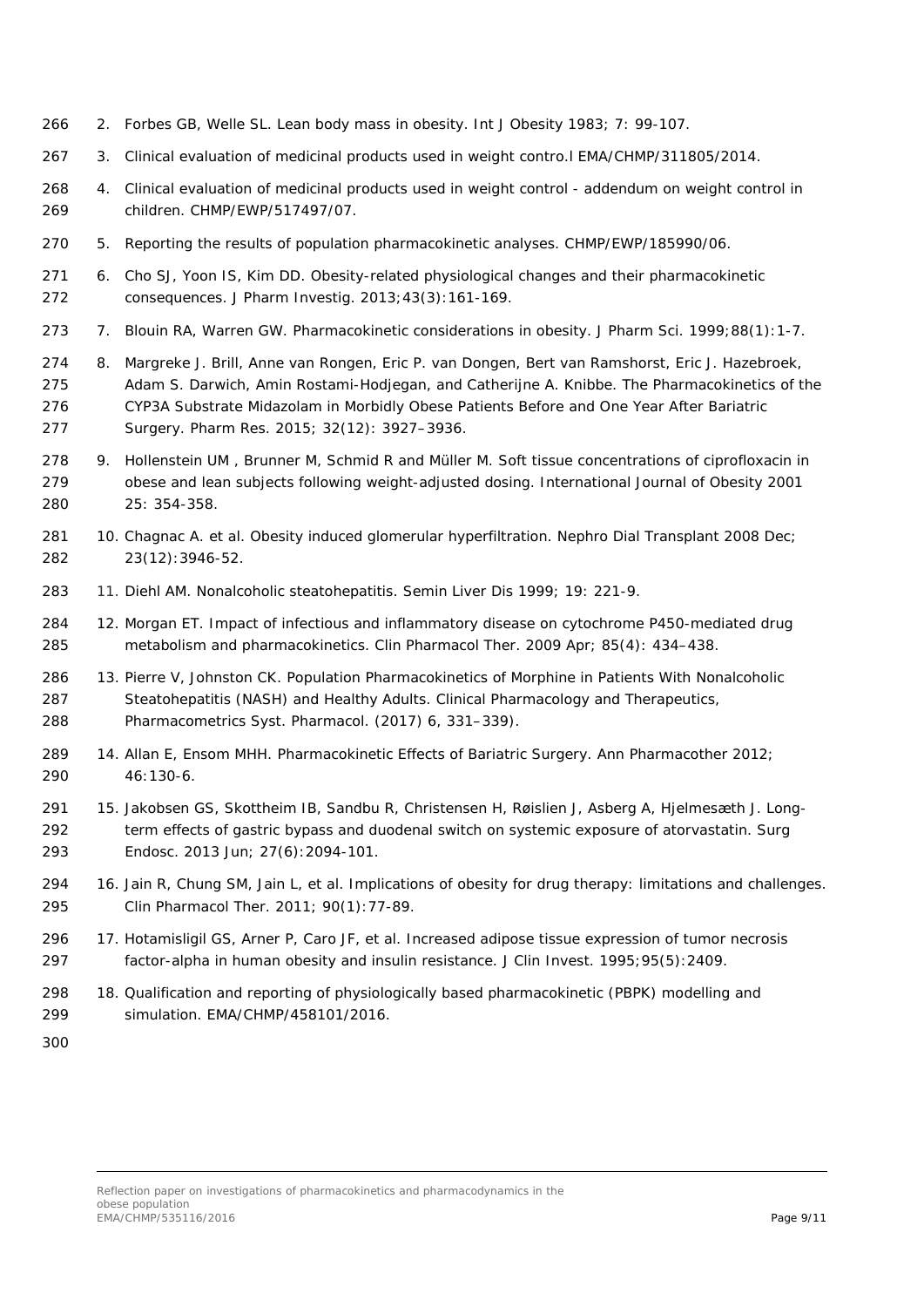### <span id="page-9-0"></span><sup>301</sup> **7. Appendix: obesity estimators**

302 Many methods are used for the measurement of body fat composition and the gradation of obesity:

303 The most commonly used obesity estimators are:

#### 304 **A. Body Mass Index (BMI):**

305 BMI (kg/m<sup>2</sup>) = Body Weight (kg)/Height (m)<sup>2</sup>. This metric is still the most widely used for overweight

306 and obesity classification in adults due to its practicality. The WHO recommendation is presented in 307 Table 1.

308 **Table 1 - WHO underweight, overweight and obesity classification for adults** 309

| Weight<br><b>Status</b> | Underweight   Normal | range              | Overweight   | Pre-<br>obese      | Obese,<br>class I  | Obese,<br>class II | Obese,<br>class III |
|-------------------------|----------------------|--------------------|--------------|--------------------|--------------------|--------------------|---------------------|
| Kq/m <sup>2</sup>       | < 18.50              | $18.50 -$<br>24.99 | $\geq$ 25.00 | $25.00 -$<br>29.99 | $30.00 -$<br>34.99 | $35.00 -$<br>39.99 | $\geq 40.00$        |

310

311 However, in children the situation is more complex as the BMI changes as they mature. BMI cut-offs

312 based on pooled international data that link the accepted adult cut-off points to cut-off points related

313 to age for children should be used to define overweight and obesity in the paediatric population. WHO

314 currently suggest a set of thresholds based on single standard deviation (SD) spacing above or below

315 the standard median for children aged  $5 - 19$  years:

#### 316 **Table 2 - WHO SD thresholds for children aged 5 – 19 years** 317

| <b>Thinness</b> | Overweight                    | <b>Obese</b> |
|-----------------|-------------------------------|--------------|
| $<$ -2SD        | Between $+1SD$ and $\lt +2SD$ | >+2SD        |

318

319 Obesity is defined for children aged less than 5 years as having weight-for-height greater than 3 SD 320 above the WHO Child Growth Standards median.

#### 321 **B. Body Surface Area (BSA):**

322 The body surface area (BSA) is the measured or calculated [surface area](https://en.wikipedia.org/wiki/Surface_area) of a [human body.](https://en.wikipedia.org/wiki/Human_body) Direct

323 measurement of BSA could not be easily performed. Similarly to BMI, BSA is derived from the

- 324 assumption that BSA depends upon weight and height and also does not take the subject's gender into 325 account.
- 326 Various formulas are proposed for BSA estimation. A simplified formula to estimate BSA is used in 327 oncology:

328 BSA  $(m^2) = [TBW (kg) \times Height (cm) /3600]^{1/2}$ .

- 329 The classification of overweight and obesity based on BSA has the same limitations as BMI and BSA is
- 330 more difficult to estimate, increasing the risk of dosing errors. The utility of BSA for obesity
- 331 classification needs to be further supported.

#### 332 **C. Fat mass calculated from Total Body Weight (TBW) and Lean Body Weight (LBW):**